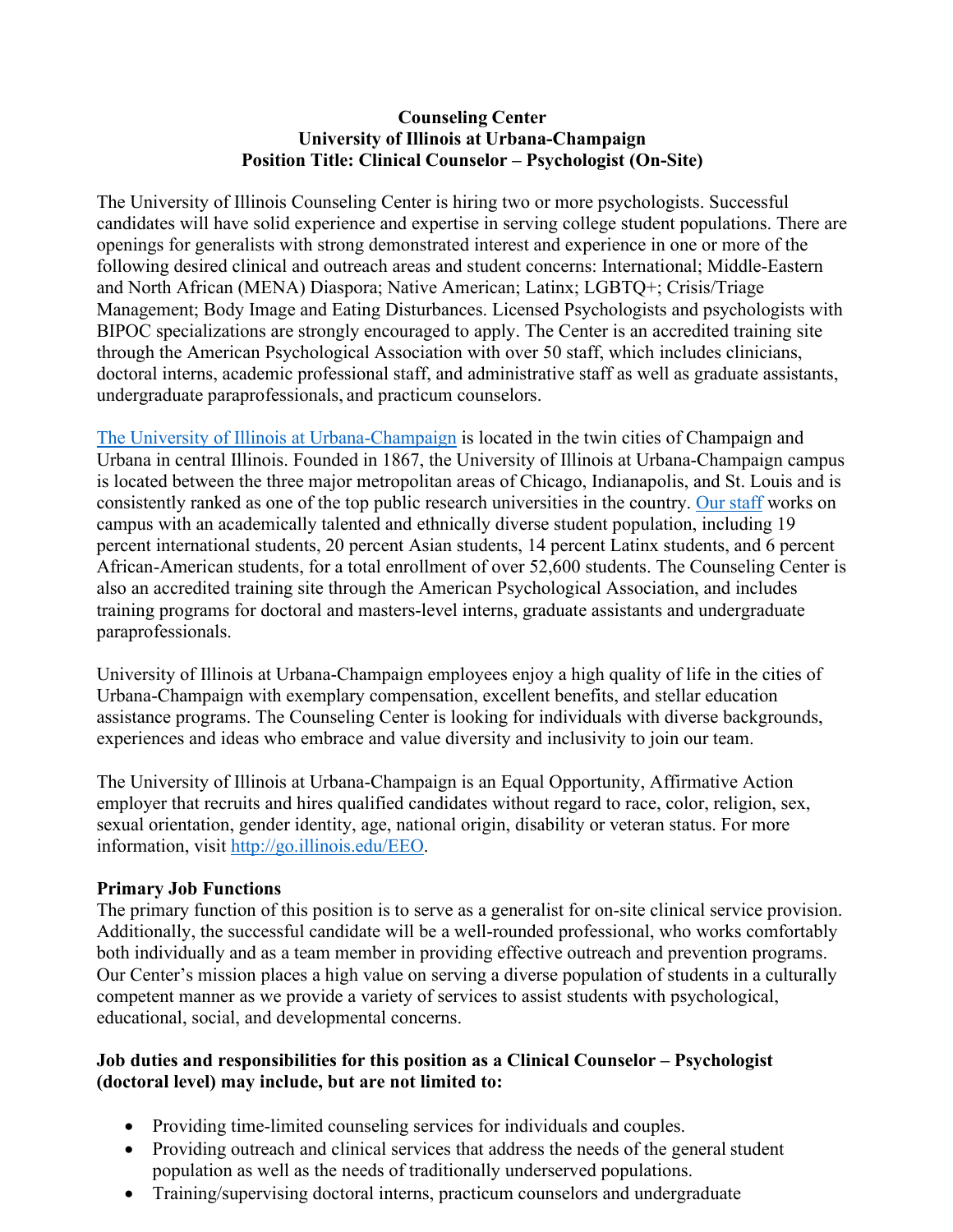paraprofessional service providers; supervision of APA accredited health psychology interns; clinical supervision of unlicensed staff.

- Managing clinical crises and triage services.
- Providing training and leadership in psychological assessment; participating in other outreach, training, and consultation team activities.
- Providing group counseling services through a general therapy group or a group that addresses a specific clinical issue or the needs of a particular population of students. 5%
- Participating in psychological emergency and trauma response
- Participating in various Student Affairs activities and committees.
- Contribution to research and assessment area.
- Other duties as assigned.

### **Education**

- For clinicians having a terminal doctoral degree the following is required: doctorate in clinical psychology, clinical/community psychology, counseling psychology, or related field.
- Dissertation successfully defended and Degree completed by start date.

### **Licensure**

- Licensed in Illinois or license eligible background as a psychologist required for candidates with doctoral degree.
- No other licensure will be considered.

## **Experience**

- Demonstrated experience functioning at a high level as a generalist counselor in a diverse setting is required.
- Demonstrated interest, expertise, and experience in clinical or outreach work in an area of special emphasis and/or training/supervision is preferred.
- Previous experience in a college counseling center preferred.
- In-depth supervised training in psychological assessment, training & supervision is required.

### **Knowledge Requirements**

Fluency in a second language is a preferred qualification for at least one position.

# **Starting Date**

August 16, 2022 or mutually acceptable date.

### **Appointment Terms**

12-month term with 24-vacation days; full-time regular position.

### **Salary**

Salary is competitive and commensurate with level of education and experience.

To apply, please create your candidate profile through [http://jobs.illinois.edu](http://jobs.illinois.edu/) and upload your cover letter, vita, and contact information for three references. For full consideration, please apply by June 3, 2022. Interviews and inquiries may take place prior to the closing date; however, no hiring decisions will be made until after that date; applications will continue to be accepted until the finalist pool has been developed. Interviews may be conducted before the deadline. Applicants are strongly encouraged to submit three current letters of recommendation to: Mary Barker, HR Associate – [mdietz@illinois.edu](mailto:mdietz@illinois.edu)